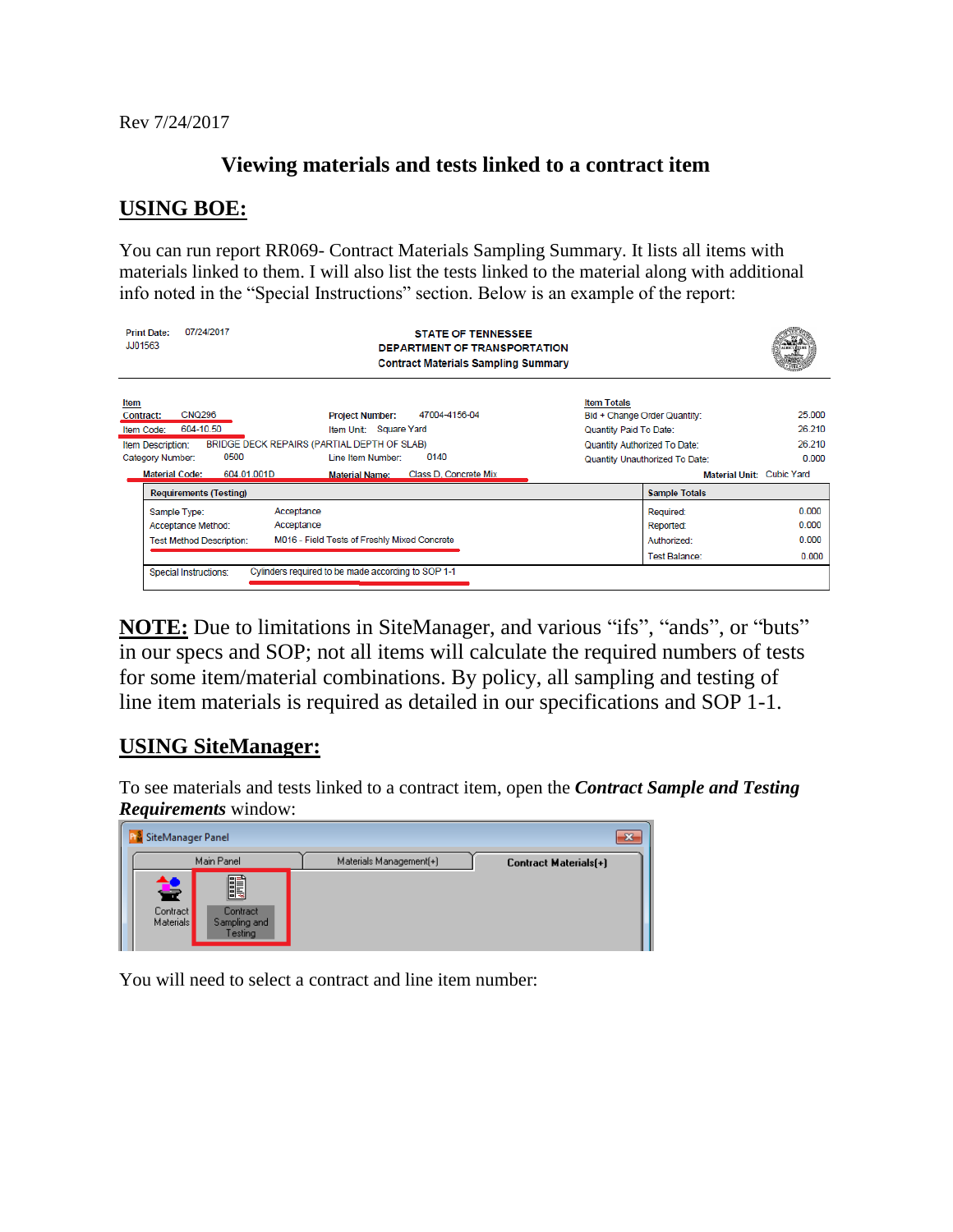| Contract                   |                                      | 4PILOT               |                            |
|----------------------------|--------------------------------------|----------------------|----------------------------|
| Project/Line Item          |                                      |                      | 36001-3290-14, 0460, STREA |
| Find:<br>Project/Line Item |                                      |                      |                            |
| <b>Project Number</b>      | Line Item Number Poposal Line Number |                      |                            |
| 36001-3290-14              | 0460                                 | 00<br>0              | STREAM                     |
| 36001-3290-14              | 0470                                 | 10<br>0              | <b>STREAT</b>              |
| 36001-3290-14              | 0480                                 | 20<br>0              | STREAM                     |
| 36001-3290-14              | 0490                                 | 30<br>0              | <b>STREAM</b>              |
| 36001-3290-14              | 0500                                 | $\overline{0}$<br>40 | <b>PLACIN</b>              |
| 36001-3290-14              | 0510                                 | $\Omega$<br>50       | <b>SEDIME</b>              |
|                            |                                      |                      |                            |

In the *Contract Sample and Testing Requirements* window that opens, there are 2 tabs. The materials tab lists all material codes linked to the item. Conversion factor and special instructions are at the bottom:

|                           | Contract Sample and Tecting Requirements        |                           |                                 |                                                                                                                              |                          |
|---------------------------|-------------------------------------------------|---------------------------|---------------------------------|------------------------------------------------------------------------------------------------------------------------------|--------------------------|
| <b>Materials</b>          | Sample and Testing                              |                           |                                 |                                                                                                                              |                          |
| CNQ193<br>Contract        | Project 33052-8249-14                           | Line Item Nbr             | 0030                            | Bid Item Code 403-01                                                                                                         |                          |
| <b>TON</b><br>Item Unit   |                                                 |                           |                                 |                                                                                                                              |                          |
| Proposal Line Nbr: 0030   |                                                 |                           |                                 |                                                                                                                              |                          |
|                           | Desc. 1: BITUMINOUS MATERIAL FOR TACK COAT (TC) |                           |                                 |                                                                                                                              |                          |
| Desc. 2:                  |                                                 |                           |                                 |                                                                                                                              |                          |
| <b>Supp Desc1</b>         |                                                 |                           |                                 |                                                                                                                              |                          |
| <b>Supp Desc2</b>         |                                                 |                           |                                 |                                                                                                                              |                          |
| <b>In aterial Code</b>    | <b>Material Full Name</b>                       |                           | <b>Status</b>                   | <b>Material Short Name</b>                                                                                                   |                          |
| 403.03.005                | Ops. Field Sample of SS-1                       |                           | A                               | Ops. Sample of SS-1                                                                                                          |                          |
|                           |                                                 |                           |                                 |                                                                                                                              |                          |
| Material Code: 403.03.005 |                                                 | Ops. Field Sample of SS-1 |                                 |                                                                                                                              |                          |
| <b>Conversion Factor:</b> | .00000                                          |                           | <b>Approved Source Required</b> |                                                                                                                              |                          |
| <b>Material Quantity:</b> | 0.000                                           | <b>Material Unit: Ton</b> |                                 | Special Instruction: One sample at beginning of project and once per week thereafter. From contractor storage tank. If other | $\overline{\phantom{a}}$ |

Next, you can see Sample Type/Acceptance Method and tests that are required for a material on a contract specific item by clicking on the *Sample and Testing* tab. The example below has a rate & Frequency at the bottom of 1 sample per 99,999. This indicates that 1 "Info Only" test T59 can represent up to 99,999 units of material